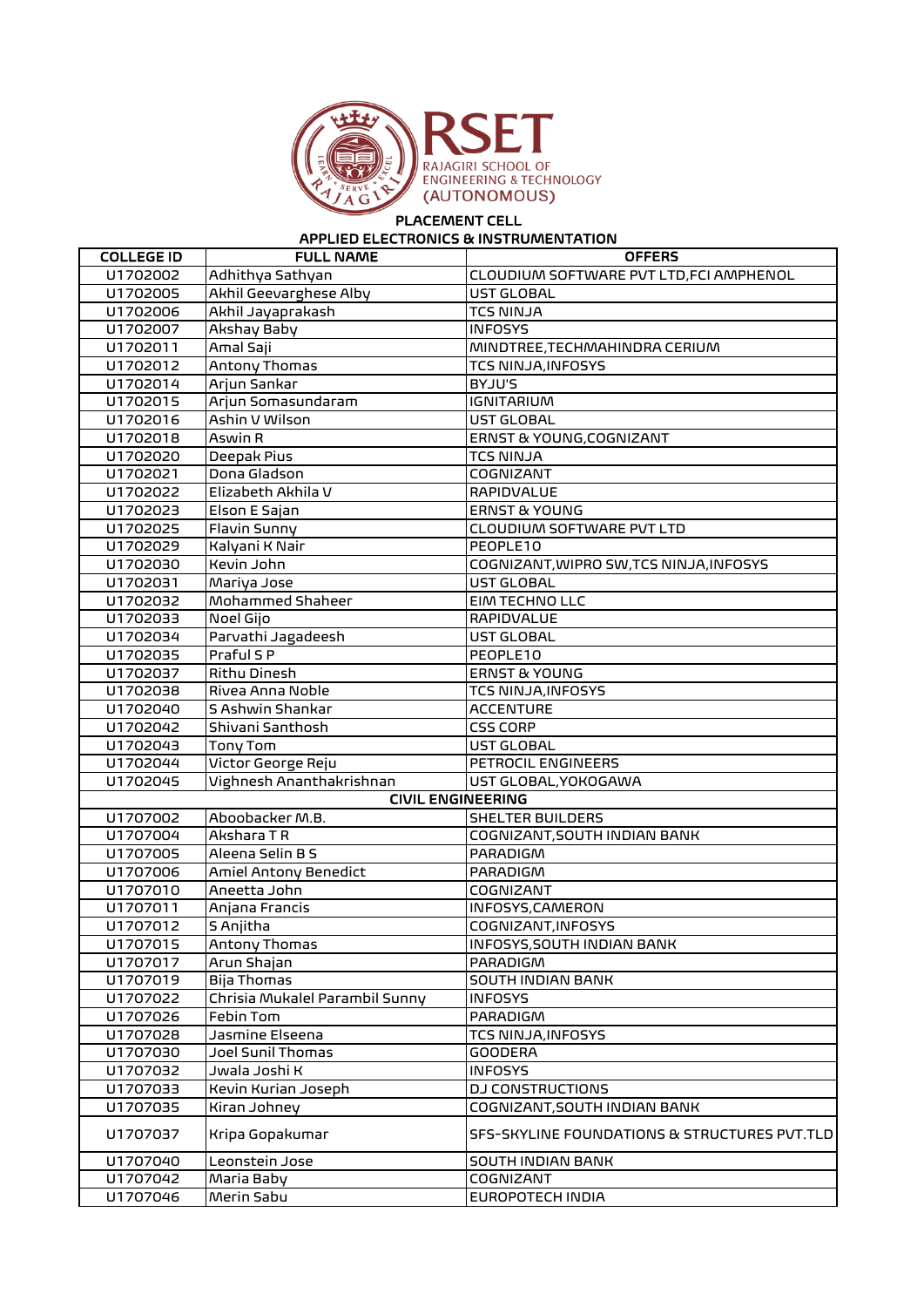| U1707048 | Muhammed Nihad P                          | <b>ASSET BUILDERS</b>                                                                                          |
|----------|-------------------------------------------|----------------------------------------------------------------------------------------------------------------|
| U1707049 | Nadiya Faizy                              | COGNIZANT                                                                                                      |
| U1707055 | Pooja Krishna Prasad                      | <b>INFOSYS</b>                                                                                                 |
| U1707057 | Satvik Suresh                             | <b>TCS NINJA</b>                                                                                               |
| U1707058 | Shivani I                                 | <b>INFOSYS</b>                                                                                                 |
| U1707059 | Sithara A.R.                              | PARADIGM                                                                                                       |
| U1707061 | Sona Rose Bins                            | PARADIGM                                                                                                       |
| U1707064 | Susan Mariam Thomas                       | <b>TCS NINJA</b>                                                                                               |
| U1707067 | Vaishnav Mohan                            | <b>PARADIGM</b>                                                                                                |
|          | <b>COMPUTER SCIENCE &amp; ENGINEERING</b> |                                                                                                                |
| U1703001 | Aaditya Raveendran                        | ERNST & YOUNG, TCS NINJA                                                                                       |
| U1703002 | Aaron Sajo                                | WIPRO SW, BIG BINARY                                                                                           |
| U1703003 | Abhishek Ajoy Menon                       | ERNST & YOUNG, COGNIZANT, WIPRO SW, TCS<br>NINJA, INFOSYS                                                      |
| U1703005 | Adarsh Venugopal                          | ERNST & YOUNG, INFOSYS, TCS NINJA                                                                              |
| U1703006 | Adil M                                    | <b>EXPERION TECHNOLOGIES</b>                                                                                   |
| U1703007 | Adithya M S                               | <b>RUBYSEVEN STUDIOS</b>                                                                                       |
| U1703008 | Aishwarya M S                             | TCS NINJA, COGNIZANT, WIPRO SW                                                                                 |
| U1703010 | Ajay Krishnan B S                         | COGNIZANT, WIPRO SW, BIG BINARY                                                                                |
| U1703011 | Ajay Padmanabhan                          | WIPRO SW                                                                                                       |
|          |                                           | COGNIZANT, WIPRO SW, TCS NINJA, COGNIZANT                                                                      |
| U1703012 | Akhil B Skaria                            | <b>CYBER SECURITY</b>                                                                                          |
|          |                                           | TCS NINJA, COGNIZANT CYBER SECURITY, BIG                                                                       |
| U1703014 | Akshay Augustine Sheby                    | <b>BINARY, EXPERION TECHNOLOGIES</b>                                                                           |
| U1703016 | Akshay Tony                               | UST GLOBAL                                                                                                     |
| U1703017 | Alan P Geo                                | COGNIZANT                                                                                                      |
| U1703019 | Aleena Chinnu Biju                        | <b>INFORMATICA</b>                                                                                             |
| U1703020 | Alfred Nelson                             | TCS NINJA, BIG BINARY                                                                                          |
| U1703021 | Allen Nelson Mundackal                    | WIPRO SW, GUIDEHOUSE NAVIGANT                                                                                  |
| U1703022 | Alphy Benny                               | UST GLOBAL                                                                                                     |
| U1703023 | Amala Menon                               | UST GLOBAL                                                                                                     |
| U1703024 | Ami V M                                   | <b>INFOSYS</b>                                                                                                 |
| U1703025 | Amrita Manoj                              | ERNST & YOUNG, COGNIZANT                                                                                       |
| U1703026 | Amulya S Joshy                            | <b>TCS NINJA</b>                                                                                               |
| U1703027 | Anamika R                                 | COGNIZANT                                                                                                      |
| U1703028 | Anand Sivaram                             | <b>TCS NINJA, INFOSYS</b>                                                                                      |
| U1703029 | Angela Gladson                            | <b>TCS NINJA</b>                                                                                               |
| U1703030 | Anisha Mariam Abraham                     | COGNIZANT, WIPRO SW, TCS NINJA, INFOSYS, BIG<br>BINARY, UST, L&T, HSBCSOFTWARE DEVELOPMENT<br>(INDIA) PVT. LTD |
| U1703031 | Anitta Joseph                             | GUIDEHOUSE, COGNIZANT                                                                                          |
| U1703032 | Anjana Mary                               | INFOSYS, REDBLACK                                                                                              |
| U1703033 | Anjana Seby                               | ERNST & YOUNG, COGNIZANT                                                                                       |
| U1703034 | Ann George                                | <b>INFOSYS</b>                                                                                                 |
| U1703035 | Anna R                                    | ERNST & YOUNG, WIPRO SW, TCS NINJA, COGNIZANT<br><b>CYBER SECURITY</b>                                         |
| U1703036 | Anna Scaria                               | <b>INFOSYS</b>                                                                                                 |
| U1703037 | Annie Jaimy                               | WIPRO SW,TCS NINJA                                                                                             |
| U1703038 | Annmariya Benny                           | WIPRO SW                                                                                                       |
| U1703039 | Annu Baby                                 | WIPRO SW, TCS NINJA                                                                                            |
| U1703040 | Anosh Mathew                              | <b>BIG BINARY</b>                                                                                              |
| U1703041 | Antony J Malakkaran                       | INCTURE TECHNOLOGIES, TCS NINJA                                                                                |
| U1703042 | Anujith MD                                | BYJU'S                                                                                                         |
| U1703043 | Anuraj T                                  | COGNIZANT, TCS NINJA, INFOSYS                                                                                  |
| U1703044 | Anusree Preetha Ranjith                   | ERNST & YOUNG, WIPRO SW, INFOSYS, MFINE                                                                        |
| U1703045 | Anusree Ram E                             | <b>INFOSYS</b>                                                                                                 |
| U1703046 | Arjun G Nair                              | COGNIZANT, TCS NINJA                                                                                           |
| U1703047 | Arjun K.R.                                | TCS NINJA, EXPERION TECHNOLOGIES                                                                               |
| U1703048 | Arjun P V                                 | INFOSYS, WIPRO SW, TCS NINJA                                                                                   |
| U1703049 | Ashia Joseph                              | INFOSYS, WIPRO SW, TCS NINJA, BIG<br>BINARY, REDBLACK                                                          |
| U1703050 | Ashifa Yusafali A.V.                      | MINDTREE, SUYATI                                                                                               |
| U1703053 | Asif Habeeb                               | CUBET TECHNO LABS, ULTRAMAIN                                                                                   |
|          |                                           |                                                                                                                |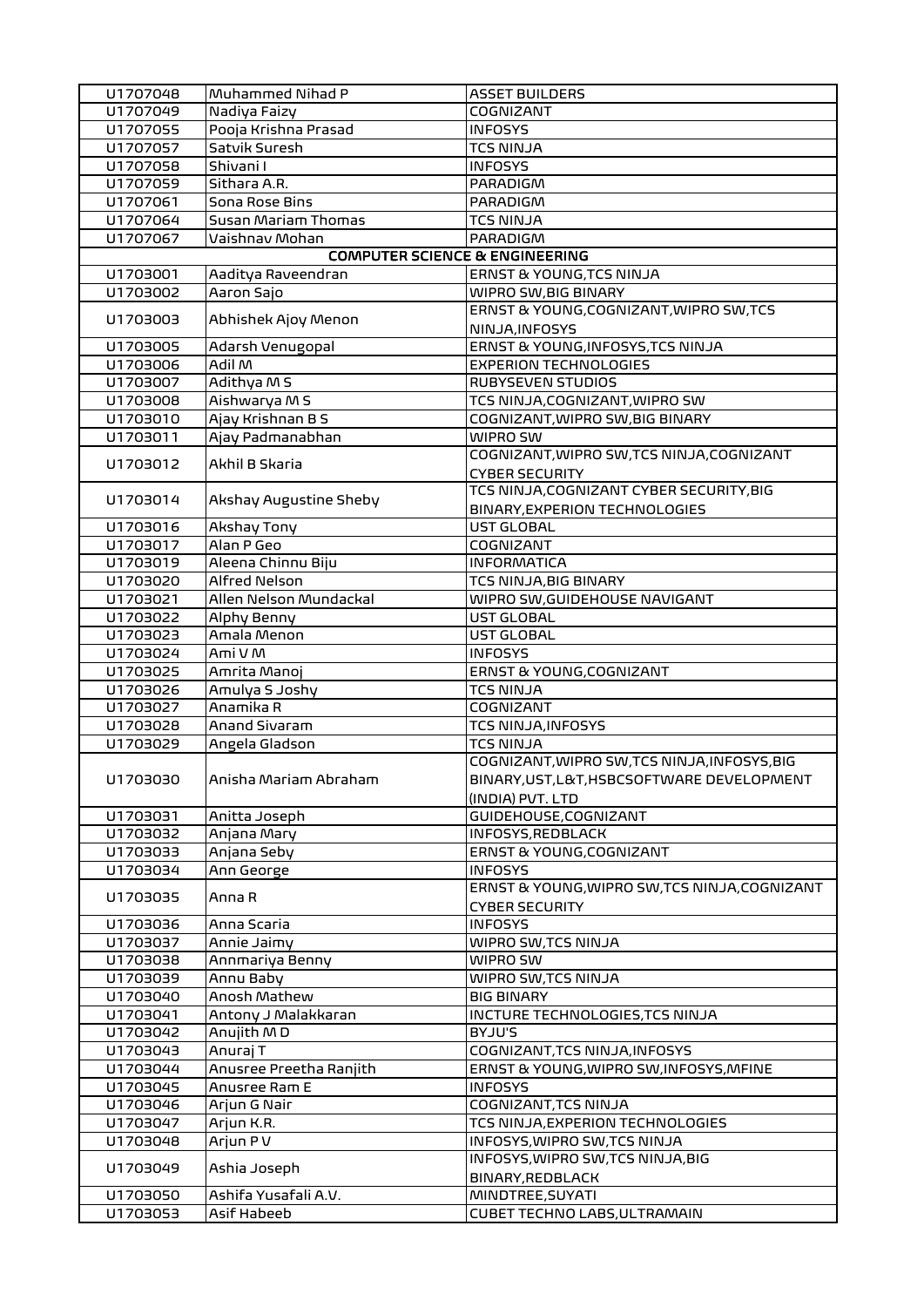| U1703054 | Asish Oommen Vijoy        | WIPRO SW                                                           |
|----------|---------------------------|--------------------------------------------------------------------|
| U1703055 | Asna Yusafali A.V.        | BYJU'S, SUYATI                                                     |
| U1703057 | Aswin Sahil               | <b>ERNST &amp; YOUNG</b>                                           |
| U1703059 | Athira K A                | WIPRO SW                                                           |
| U1703060 | Atley P Saju              | ERNST & YOUNG, COGNIZANT, TCS NINJA, INFOSYS                       |
| U1703061 | Bee Fateema T. Shiras     | UST GLOBAL                                                         |
| U1703062 | Beneshya Shatto           | ERNST & YOUNG, INFOSYS, TCS NINJA                                  |
| U1703063 | Bestina Pariyath          | COGNIZANT, WIPRO SW, TCS NINJA, INFOSYS, BIG<br><b>BINARY</b>      |
| U1703064 | <b>Bismi Rose Thomas</b>  | UST GLOBAL, ACCENTURE                                              |
| U1703065 | Carol Antony              | COGNIZANT, WIPRO SW, TCS NINJA, COGNIZANT<br><b>CYBER SECURITY</b> |
| U1703066 | Cerita Gerard             | ERNST & YOUNG.WIPRO SW, TCS NINJA                                  |
| U1703067 | Chinnu Thomas             | UST GLOBAL, ACCENTURE                                              |
| U1703068 | Chinnu Treesa Fulton      | <b>TRAVANCORE ANALYTICS</b>                                        |
| U1703069 | Christa Joshy             | COGNIZANT, WIPRO SW, TCS NINJA, TEMENOS                            |
| U1703070 | Christy Maria Benny       | INFOSYS, COGNIZANT                                                 |
| U1703071 | Darryl Ian Godwin         | WIPRO SW                                                           |
| U1703072 | Della Dominic             | ERNST & YOUNG, COGNIZANT, WIPRO SW, TCS                            |
|          |                           | NINJA, ACCENTURE                                                   |
| U1703073 | Devika Salimkumar         | PEOPLE10                                                           |
| U1703074 | Dinoop K P                | <b>TCS NINJA</b>                                                   |
| U1703076 | Divya Jomi                | ERNST & YOUNG, COGNIZANT, WIPRO SW, BIG BINARY                     |
| U1703077 | Dwinkle Anna Thomas       | WIPRO SW, SOUTH INDIAN BANK                                        |
| U1703078 | Ebin Babu K               | TCS NINJA, EXPERION TECHNOLOGIES                                   |
| U1703080 | Emalda Babu               | ERNST & YOUNG, COGNIZANT                                           |
| U1703081 | Emmanuel Philipose Antony | ERNST & YOUNG, COGNIZANT                                           |
| U1703085 | Gayathri Dinesh           | ERNST & YOUNG, INFOSYS, COGNIZANT, WIPRO<br><b>SW,TCS NINJA</b>    |
| U1703086 | George Prince Manjooran   | INFY TQ, SOTI, COGNIZANT, TCS NINJA                                |
| U1703087 | George Varghese P         | ERNST & YOUNG, COGNIZANT, COGNIZANT CYBER<br><b>SECURITY</b>       |
| U1703088 | Georgina George           | <b>TCS NINJA</b>                                                   |
| U1703089 | Govind Rajkumar           | COGNIZANT                                                          |
| U1703090 | Gritta Joshy              | <b>ERNST &amp; YOUNG</b>                                           |
| U1703092 | Harikrishnan N S          | <b>TCS NINJA, INFOSYS</b>                                          |
| U1703091 | Harikrishnan P S          | RUBYSEVEN STUDIOS                                                  |
| U1703093 | Harishma M Babu           | <b>INFOSYS</b>                                                     |
| U1703094 | Indulekha R               | TCS NINJA, TECH MAHINDRA                                           |
| U1703095 | Jebil Joseph Chacko       | WIPRO SW                                                           |
| U1703096 | Jelin John                | WIPRO SW, TCS NINJA                                                |
| U1703097 | Jenie Mary Jose           | ERNST & YOUNG, WIPRO SW                                            |
| U1703098 | Jenit Jomy                | ERNST & YOUNG, COGNIZANT, WIPRO SW, UST                            |
| U1703099 | Jestin P Jiji             | COGNIZANT, WIPRO SW, COGNIZANT CYBER SECURITY                      |
| U1703101 | Jilu James                | PEOPLE10                                                           |
| U1703102 | Joanne Mary Jons          | ERNST & YOUNG, WIPRO SW, TCS NINJA, TEMENOS                        |
| U1703103 | Joel Jose                 | <b>ENVESTNET</b>                                                   |
| U1703104 | Jomy Johny                | INFOSYS, WIPRO SW, TCS NINJA                                       |
| U1703105 | Joseph Thomas             | UST GLOBAL                                                         |
| U1703106 | Joshua John Gigi          | UST GLOBAL, TRAVANCORE ANALYTICS                                   |
| U1703107 | Jostin Akkara             | <b>CUBET TECHNO LABS</b>                                           |
| U1703108 | Jovin P Justine           | ERNST & YOUNG, TCS NINJA                                           |
| U1703109 | Joyal T Jose              | <b>COGNIZANT CYBER SECURITY</b>                                    |
| U1703110 | Katharine Ann Kelvin      | MANNAI CORPORATION, DOHA                                           |
| U1703111 | Kenneth Augusty           | COGNIZANT, WIPRO SW, TCS NINJA, COGNIZANT<br><b>CYBER SECURITY</b> |
| U1703112 | Kevin George Leo          | INFOSYS, COGNIZANT, WIPRO SW, TCS NINJA                            |
| U1703113 | Kevin Mathew Joseph       | SALESBOX.AI                                                        |
| U1703114 | Kevin Paul                | <b>ARITA SOLUTIONS</b>                                             |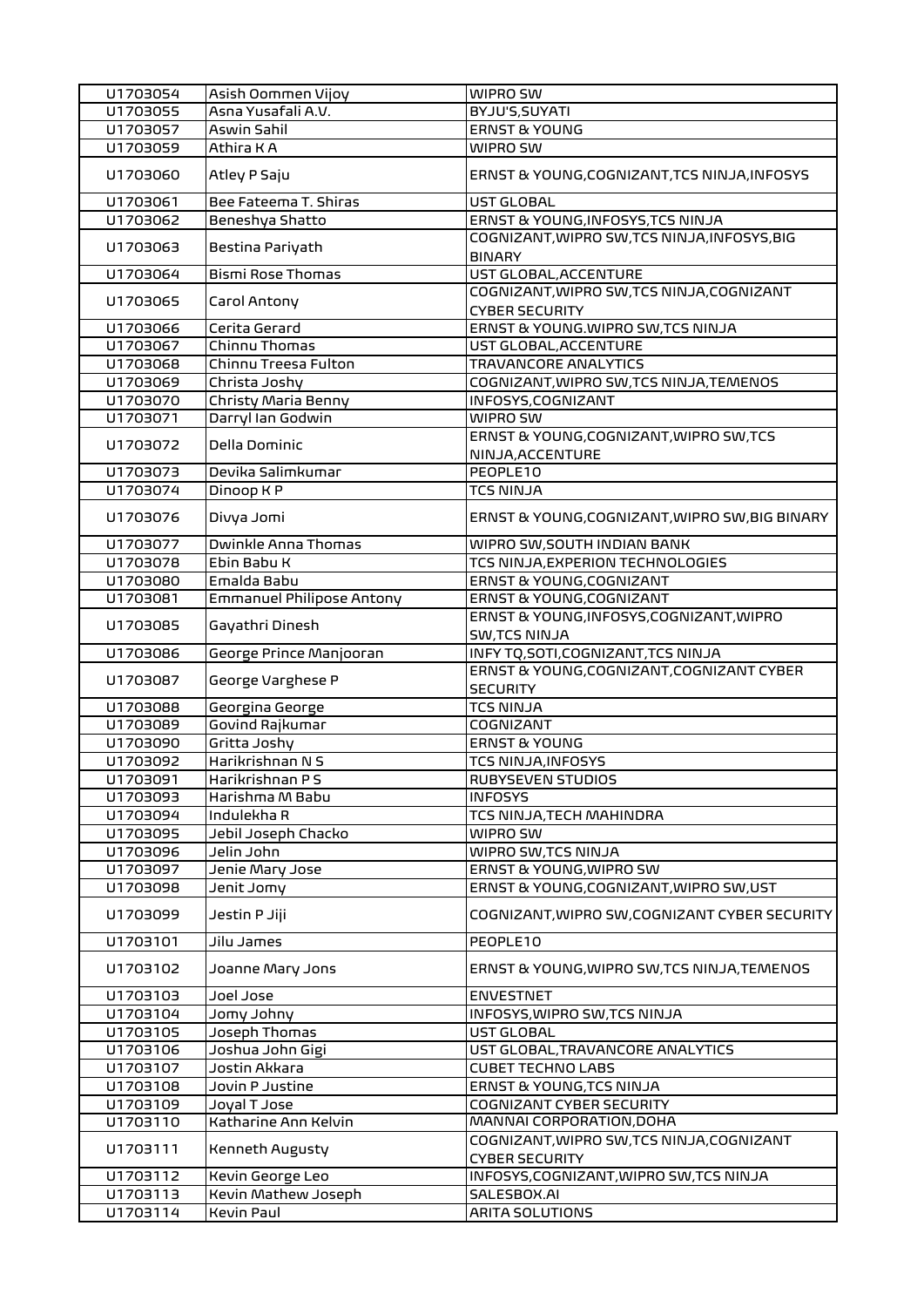| U1703115 | <b>Kevin Vinod</b>      | CLOUDIUM SOFTWARE PVT LTD                                                |
|----------|-------------------------|--------------------------------------------------------------------------|
| U1703116 | Kezia K John            | INFOSYS, COGNIZANT, WIPRO SW                                             |
| U1703117 | <b>Keziah Thomas</b>    | COGNIZANT, WIPRO SW, TCS NINJA                                           |
| U1703118 | Kiran Babu S            | COGNIZANT, TCS NINJA                                                     |
| U1703119 | Krishna Anilkumar       | WIPRO SW, TCS NINJA                                                      |
| U1703120 | Lemil Xavier            | <b>INFOSYS, TCS NINJA</b>                                                |
| U1703121 | Leya Sebastian          | <b>MINDTREE</b>                                                          |
| U1703122 | Lijo P L                | COGNIZANT, TCS NINJA                                                     |
|          |                         | INCTURE TECHNOLOGIES, TCS NINJA, INFY                                    |
| U1703125 | Maria James             | TQ,COGNIZANT, WIPRO                                                      |
|          |                         | SW, SYNPULSE, AMDO, THOUGHTWORKS                                         |
| U1703126 | Maria James             | UST GLOBAL                                                               |
| U1703124 | Maria Jomy              | COGNIZANT                                                                |
| U1703127 | Martin S. Poruthur      | <b>RUBYSEVEN STUDIOS</b>                                                 |
| U1703128 | Mathew Francis          | COGNIZANT, TCS NINJA, TECH MAHINDRA                                      |
| U1703129 | Megha Eldho             | INFOSYS, COGNIZANT, TCS NINJA                                            |
| U1703130 | Megha K Manoj           | <b>IGNITARIUM</b>                                                        |
| U1703131 | Megha Maria Akash       | <b>ERNST &amp; YOUNG</b>                                                 |
|          |                         | ERNST & YOUNG, COGNIZANT, WIPRO SW, COGNIZANT                            |
| U1703132 | Melvin Mathew           | <b>CYBER SECURITY, BIG BINARY</b>                                        |
| U1703135 | Milan Harindran         | REDBLACK                                                                 |
| U1703136 | Mohamad Adhil N M       | <b>TECHNEURONS</b>                                                       |
| U1703138 | Muhsin Ahamed Fazal     | WIPRO SW, BIG BINARY                                                     |
| U1703139 | Nadin Mathew            | BYJU'S, UST GLOBAL                                                       |
| U1703140 | Namitha James           | UST GLOBAL                                                               |
| U1703141 | Namitha Maria Benny     | ERNST & YOUNG, WIPRO SW, INFOSYS                                         |
| U1703142 | Navaneeth Sankar Em     | <b>EXPERION TECHNOLOGIES</b>                                             |
| U1703143 | Neelima J Jimmy         | RAPID VALUE, ACCENTURE                                                   |
| U1703144 | Neeraja Rajendra        | COGNIZANT, TCS NINJA, INFOSYS                                            |
| U1703145 | Neha K                  | WIPRO SW, TCS NINJA                                                      |
| U1703146 | Neha Maria Sanil        | WIPRO SW, BIG BINARY, QBURST                                             |
|          |                         |                                                                          |
|          |                         |                                                                          |
| U1703147 | Nihal Zainudin Naina    | ERNST & YOUNG, INFOSYS, COGNIZANT, TCS NINJA                             |
| U1703148 | Nikhitha Theresa Antony | ERNST & YOUNG, COGNIZANT                                                 |
| U1703149 | Nikita Arun             | <b>ERNST &amp; YOUNG</b>                                                 |
| U1703150 | Nileena Sunil           | COGNIZANT, TCS NINJA                                                     |
| U1703151 | Nipun Anoob             | TCS NINJA, BIG BINARY, UST, IBS                                          |
| U1703152 | Nithin K M              | ERNST & YOUNG, COGNIZANT, INFOSYS                                        |
| U1703153 | Nithin Valiyaveedu      | INCTURE TECHNOLOGIES, TCS NINJA                                          |
| U1703154 | Nitin Rajesh            | <b>BIG BINARY</b>                                                        |
| U1703155 | Niveditha Varma         | <b>CAPGEMINI</b>                                                         |
| U1703156 | Noel Viji Thaliath      | <b>TCS NINJA</b>                                                         |
| U1703157 | O.V. Varsha             | WIPRO SW                                                                 |
| U1703158 | Pooja Hari              | <b>TCS NINJA</b>                                                         |
| U1703159 | Prasidh Prabudhan       | TCS NINJA, BIG BINARY                                                    |
| U1703161 | Rahul S Kumar           | INFOSYS, WIPRO SW, TCS NINJA, COGNIZANT                                  |
| U1703162 | Rajika Rajesh           | <b>TCS NINJA</b>                                                         |
| U1703163 | Reena Mary Cherian      | INFOSYS, COGNIZANT, WIPRO SW                                             |
| U1703165 | Ria Varghese            | <b>BIG BINARY</b>                                                        |
| U1703167 | Rinta Susan Thomas      | TCS NINJA, INFOSYS                                                       |
| U1703168 | Ritta Jerrard           | INFOSYS, COGNIZANT, TCS DIGITAL                                          |
| U1703171 | Roshan Reju             | H & R BLOCK, WIPRO SW, TCS NINJA                                         |
| U1703172 | Sachin Saji Mathew      | ERNST & YOUNG, COGNIZANT, WIPRO<br>SW, INFOSYS, COGNIZANT CYBER SECURITY |
| U1703173 | Saigopika R             | COGNIZANT CYBER SECURITY, REDBLACK, BIG BINARY                           |
| U1703174 | Sanjana Rachel Ninan    | UST GLOBAL                                                               |
| U1703175 | Sanjay Sony             | TCS NINJA                                                                |
| U1703176 | Sanju Jacob Ebey        | <b>DOCVET</b>                                                            |
| U1703178 | Sarang Suresh K         | <b>BIG BINARY, UST</b>                                                   |
| U1703177 | Sara Philo Shaji        | WIPRO SW, TCS NINJA                                                      |
| U1703179 | Sarath Pradeep          | ERNST & YOUNG, WIPRO SW, TCS NINJA                                       |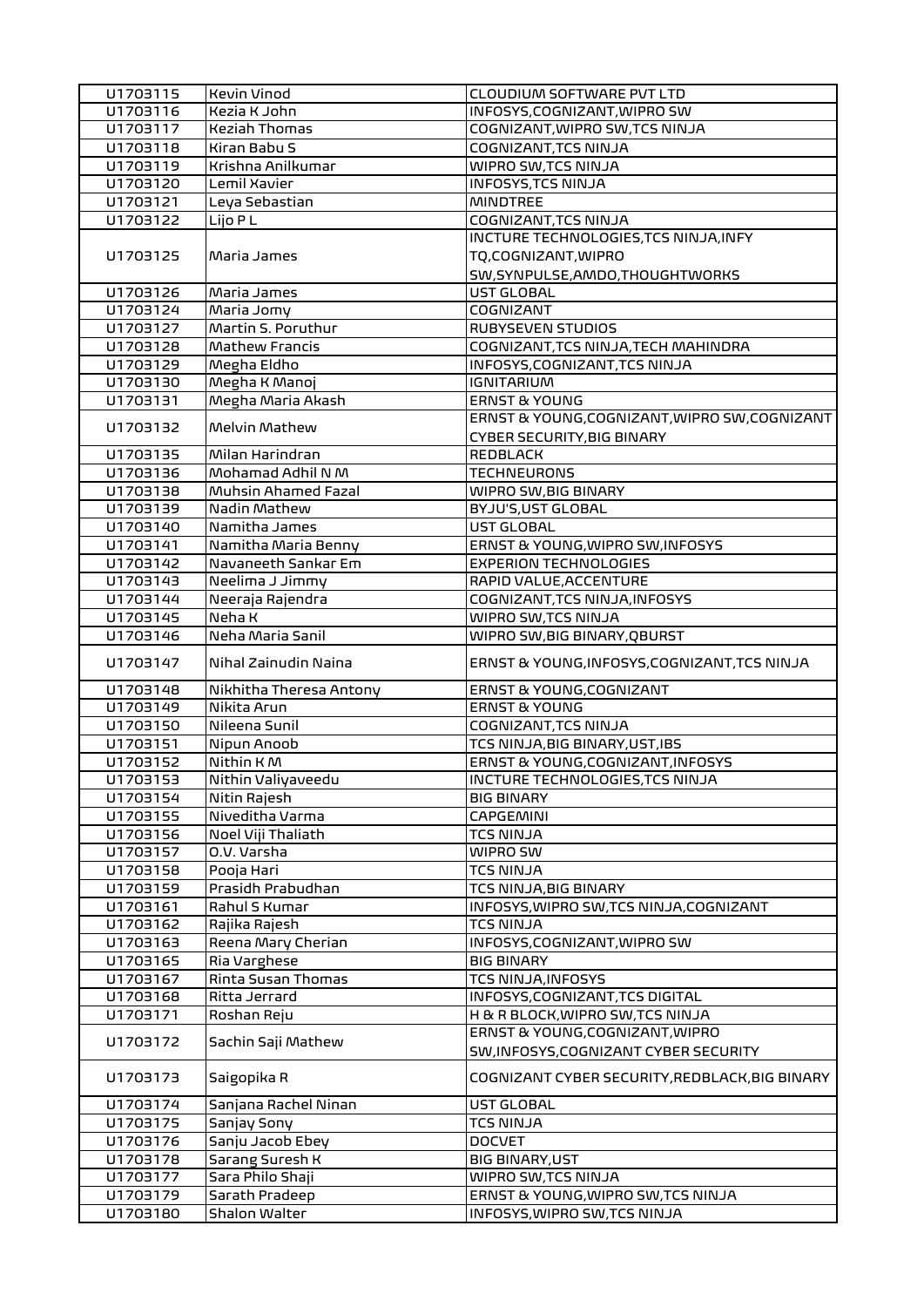| U1703181 | Shawn Binu Koshy                        | <b>BIG BINARY</b>                                                                               |
|----------|-----------------------------------------|-------------------------------------------------------------------------------------------------|
| U1703182 | Sherin Baby                             | ERNST & YOUNG, COGNIZANT, TCS NINJA                                                             |
|          |                                         | INFOSYS, COGNIZANT, WIPRO SW, TCS                                                               |
| U1703183 | Shreya Kurian                           | NINJA, COGNIZANT CYBER SECURITY, BIG BINARY                                                     |
| U1703184 | Sikha Sunil                             | WIPRO SW                                                                                        |
| U1703185 | Sneha Johnson                           | ERNST & YOUNG, COGNIZANT, WIPRO SW, ACCENTURE                                                   |
| U1703186 | Sreshta John Antony                     | COGNIZANT, WIPRO SW, TCS NINJA                                                                  |
| U1703187 | Sreyamol KR                             | TCS NINJA, COGNIZANT CYBER SECURITY, TECH<br><b>MAHINDRA</b>                                    |
| U1703188 | Sujeesh V P                             | <b>BIG BINARY, QBURST</b>                                                                       |
| U1703189 | Sulakshana Sarah Mathew                 | ERNST & YOUNG, H & R BLOCK, COGNIZANT                                                           |
| U1703190 | Surya Ratnam Cherian                    | <b>ERNST &amp; YOUNG</b>                                                                        |
| U1703191 | Swapna Thomas                           | WIPRO SW, TCS NINJA, BIG BINARY, UST, IBS                                                       |
| U1703192 | Tessa Paul                              | <b>BIG BINARY, UST</b>                                                                          |
| U1703193 | Thanima Manoj                           | ERNST & YOUNG, COGNIZANT, TCS NINJA, COGNIZANT<br>CYBER SECURITY, INFOSYS, BIG BINARY, REDBLACK |
| U1703194 | Tina Joseph                             | ERNST & YOUNG, INFOSYS                                                                          |
| U1703195 | Tom K Thomas                            | ERNST & YOUNG, WIPRO SW, TCS NINJA, BIG<br>BINARY, UST, IBS                                     |
| U1703196 | <b>Toney K Jose</b>                     | <b>TCS NINJA</b>                                                                                |
| U1703197 | Treasa Mani                             | <b>CUBET TECHNO LABS</b>                                                                        |
| U1703198 | Umesh PL                                | <b>A2Z INSTITUTION</b>                                                                          |
| U1703199 | Vijay Vinod                             | GUIDE HOUSE NAVIGANT, TCS NINJA, BIG BINARY                                                     |
| U1703200 | <b>Vikram Sarvesh</b>                   | INFORMATICA, INFOSYS, COGNIZANT, WIPRO SW                                                       |
| U1703201 | Vinay                                   | INCTURE TECHNOLOGIES, SOTI, WIPRO SW, TCS NINJA                                                 |
| U1703202 | Vishak J Nair                           | GUIDEHOUSE, CUBET TECHNO LABS                                                                   |
| U1703203 | Vysakh Murali                           | ERNST & YOUNG, WIPRO SW, TCS<br>NINJA, COGNIZANT, BIG BINARY                                    |
| U1703204 | Vysakh Thachileth Poulose               | <b>BIG BINARY</b>                                                                               |
|          | ELECTRONICS & COMMUNICATION ENGINEERING |                                                                                                 |
| U1701001 | Abhirami S                              | COGNIZANT, WIPRO VLSI                                                                           |
| U1701002 | Abhisha Mathew                          | SUYATI, CUBET TECHNO LABS                                                                       |
| U1701005 | Abin James                              | VI                                                                                              |
| U1701007 | Adarsh Krishna S                        | COGNIZANT                                                                                       |
| U1701010 | Afaf Mohamed                            | COGNIZANT                                                                                       |
| U1701011 | Agnes Johny                             | <b>CERIUM SYSTEMS</b>                                                                           |
| U1701012 | Aishwarya Vithayathil                   | PEOPLE10                                                                                        |
| U1701013 | Aiswarya Tom                            | <b>CERIUM SYSTEMS</b>                                                                           |
| U1701014 | Ajith B                                 | <b>CERIUM SYSTEMS</b>                                                                           |
| U1701016 | Akhila Assis                            | UST GLOBAL                                                                                      |
| U1701017 | Akhila Susan Joe                        | ERNST & YOUNG, INFOSYS, TCS NINJA, COGNIZANT                                                    |
| U1701022 | Aleena Jaison                           | COGNIZANT                                                                                       |
| U1701020 | Aleena Maria Prince                     | UST GLOBAL                                                                                      |
| U1701021 | Aleena Rose Biju                        | COGNIZANT, WIPRO VLSI, TCS NINJA                                                                |
| U1701023 | Alisha N A                              | ERNST & YOUNG, COGNIZANT, WIPRO VLSI                                                            |
| U1701025 | Amal George Manjila                     | <b>TCS NINJA</b>                                                                                |
| U1701027 | Amrita Elizabeth                        | <b>CERIUM SYSTEMS</b>                                                                           |
| U1701028 | Amrutha Dhanadas                        | COGNIZANT                                                                                       |
| U1701029 | Anagha Iyyani Sajith                    | <b>CERIUM SYSTEMS</b>                                                                           |
| U1701030 | Anagha Manulal                          | <b>TCS NINJA</b>                                                                                |
| U1701032 | Anjali K S                              | <b>TCS</b>                                                                                      |
| U1701036 | Ann Gline Gomez                         | QUEST GLOBAL                                                                                    |
| U1701034 | Ann Jacob                               | <b>WIPRO VLSI</b>                                                                               |
| U1701037 | Ann Mariya Jojo                         | SUYATI, QUEST GLOBAL                                                                            |
| U1701038 | Ann Mary Jose                           | COGNIZANT                                                                                       |
| U1701035 | Ann Roy                                 | COGNIZANT, WIPRO VLSI                                                                           |
| U1701039 | Anna Koshy                              | UST                                                                                             |
| U1701040 | Annetatresa Antony                      | CAPGEMINI                                                                                       |
| U1701041 | Ansel E S                               | UST GLOBAL                                                                                      |
|          |                                         |                                                                                                 |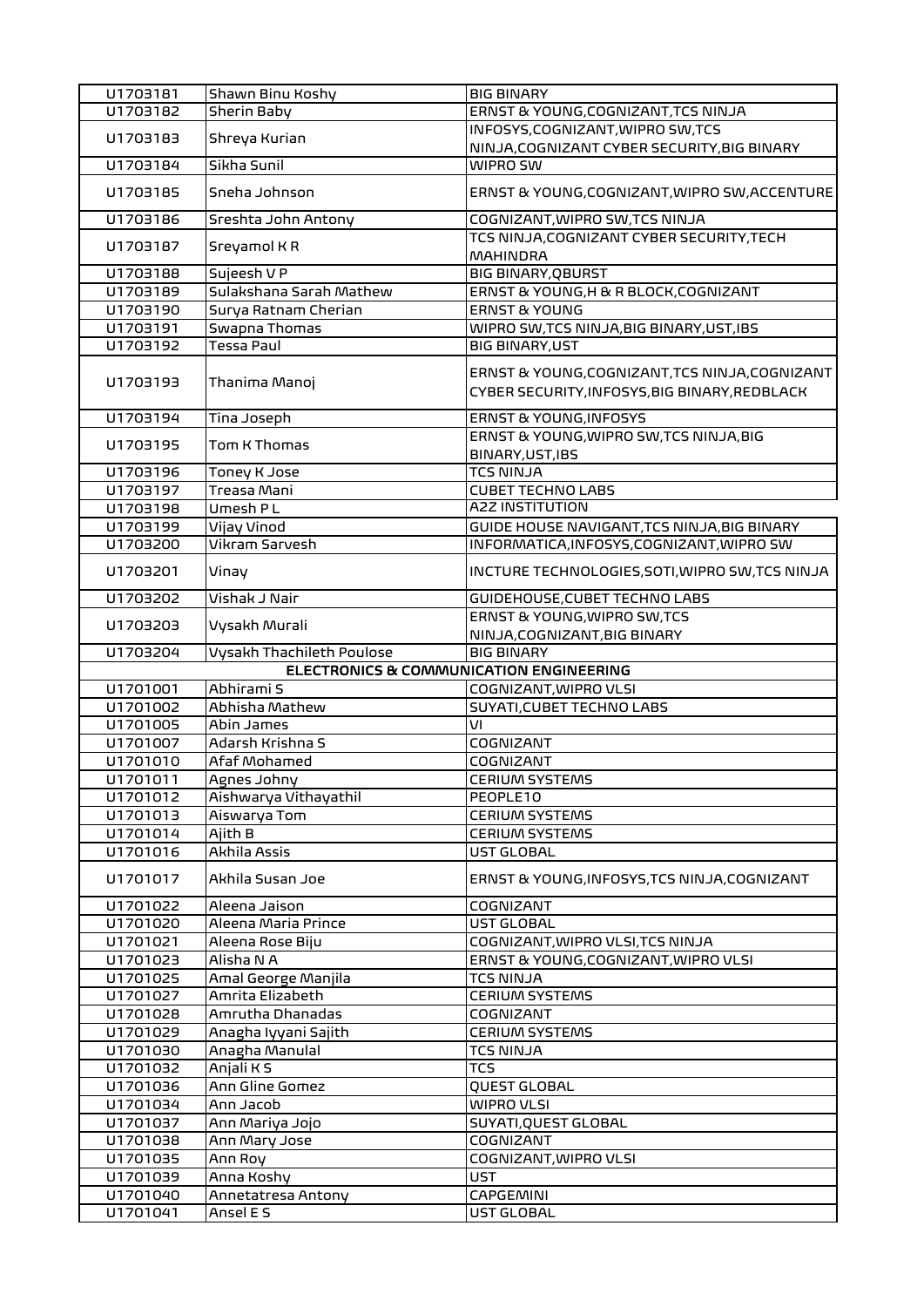| U1701042 | Anup Joseph Ambooken         | WIPRO VLSI, TCS NINJA                     |
|----------|------------------------------|-------------------------------------------|
| U1701043 | Anupriya V                   | ERNST & YOUNG, INFOSYS, WIPRO VLSI        |
| U1701044 | Archana V                    | UST GLOBAL                                |
| U1701045 | Arjun Dinesh Kumar           | COGNIZANT, WIPRO VLSI                     |
| U1701046 | Arjun Sherief                | COGNIZANT                                 |
| U1701047 | Arun Tomy                    | <b>SUYATI</b>                             |
| U1701048 | Arya Shaji                   | <b>WIPRO VLSI</b>                         |
| U1701050 | Athira Menon M               | ERNST & YOUNG, WIPRO VLSI, TCS NINJA      |
| U1701052 | Ayesha Thottathumpady Shiras | <b>INFOSYS</b>                            |
| U1701054 | Bevan Varghese Therattil     | UST GLOBAL                                |
| U1701055 | Bhavana Krishna              | INFOSYS, COGNIZANT, WIPRO VLSI, TCS NINJA |
| U1701056 | Caroline Jaibee              | COGNIZANT, TCS NINJA, SOUTH INDIAN BANK   |
| U1701057 | Caroline Lis Thomas          | TCS NINJA, SOUTH INDIAN BANK              |
| U1701058 | Charutha Suresh              | BYJU'S, KALKITECH                         |
| U1701059 | Chinju Merin Raju            | <b>UST</b>                                |
| U1701060 | Christo Stanly               | <b>RAPID VALUE</b>                        |
| U1701061 | Darwin Cabral                | <b>SUYATI</b>                             |
| U1701062 | Dayana Mariya Tomy           | <b>WIPRO VLSI</b>                         |
| U1701009 | V Adithya                    | ERNST & YOUNG, COGNIZANT, TCS NINJA       |
| U1701063 | Deepak Suresh                | UST GLOBAL                                |
| U1701064 | <b>Delvin Augustine</b>      | COGNIZANT, VVDN                           |
| U1701066 | Durga G Kartha               | ERNST & YOUNG, COGNIZANT                  |
| U1701068 | Elizabeth Francis            | <b>INFOSYS</b>                            |
| U1701069 | Elsa Maria                   | UST GLOBAL                                |
| U1701070 | Emil Martin                  | COGNIZANT                                 |
| U1701071 | Emil Tom Thomas              | BYJU'S, HEXAWARE, RAPID VALUE             |
| U1701073 | Gayathri Sasikumar           | COGNIZANT                                 |
| U1701074 | A Govind                     | <b>TCS NINJA</b>                          |
| U1701075 | Greeshma Stani               | <b>INFOSYS</b>                            |
| U1701076 | Greetta Antonio              | COGNIZANT                                 |
| U1701077 | Hari Kumar S                 | COGNIZANT, WIPRO VLSI                     |
| U1701078 | Harshin V Harees             | COGNIZANT, TCS NINJA                      |
| U1701080 | Hiranmayi                    | COGNIZANT, WIPRO VLSI, TCS NINJA          |
| U1701081 | <b>Hisham Sherief</b>        | COGNIZANT, WIPRO VLSI, TCS NINJA, INFOSYS |
| U1701082 | Jacob Mathew                 | <b>INFOSYS</b>                            |
| U1701083 | Jameela Jesrin               | QUEST GLOBAL                              |
| U1701084 | Jency Jacob                  | ERNST & YOUNG, INFOSYS, COGNIZANT         |
| U1701085 | Jerry Joseph                 | <b>WIPRO VLSI</b>                         |
| U1701086 | Jesline Maria Johnson        | SPERIDIAN TECHNOLOGIES, CARESTACKS        |
| U1701087 | Jisa Mariam Sam              | IBS.                                      |
| U1701088 | Jithu John Thaliyath         | ERNST & YOUNG, WIPRO VLSI, TCS NINJA      |
| U1701089 | Josna John                   | COGNIZANT, WIPRO VLSI                     |
| U1701090 | Jumaana Ruzzel Muhammed      | H & R BLOCK, TCS NINJA                    |
| U1701091 | Jyothi Maria Saji            | UST GLOBAL                                |
| U1701092 | Jyothsna Maliakkal           | COGNIZANT, TCS NINJA, INFOSYS             |
| U1701094 | Kevin Jose Kalathil          | WIPRO VLSI, VVDN, TCS NINJA               |
| U1701095 | Kiran Jojo                   | ERNST & YOUNG, INFOSYS, COGNIZANT         |
| U1701096 | Krishna Madhusoodhanan       | <b>CUBET TECHNO LABS, SUYATI</b>          |
| U1701098 | Lakshmi Sreekumar            | <b>TCS NINJA</b>                          |
| U1701097 |                              | ERNST & YOUNG, COGNIZANT, WIPRO VLSI, TCS |
|          | Lakshmi Sree P. K.           | NINJA, HEXAWARE                           |
| U1701100 | Mary Anne Joby               | PEOPLE10, UST GLOBAL                      |
| U1701102 | Melson Martin                | <b>ERNST &amp; YOUNG</b>                  |
| U1701103 | Merin Sunil                  | <b>COGNIZANT</b>                          |
| U1701104 | Meritta Mathew               | QUEST GLOBAL                              |
| U1701105 | Milu Tom                     | <b>QUEST GLOBAL</b>                       |
| U1701106 | Mohammed Ashker              | COGNIZANT, WIPRO VLSI, TCS NINJA          |
| U1701107 | Namitha Pushpakumar          | ERNST & YOUNG, TCS NINJA                  |
| U1701108 | Nandana Nambiar C            | PEOPLE10                                  |
| U1701109 | Neetha Thomas                | COGNIZANT, WIPRO VLSI, TCS NINJA          |
| U1701110 | Nelisa Sebastian             | <b>TCS NINJA</b>                          |
| U1701111 | Nelvin Savio                 | <b>TCS NINJA</b>                          |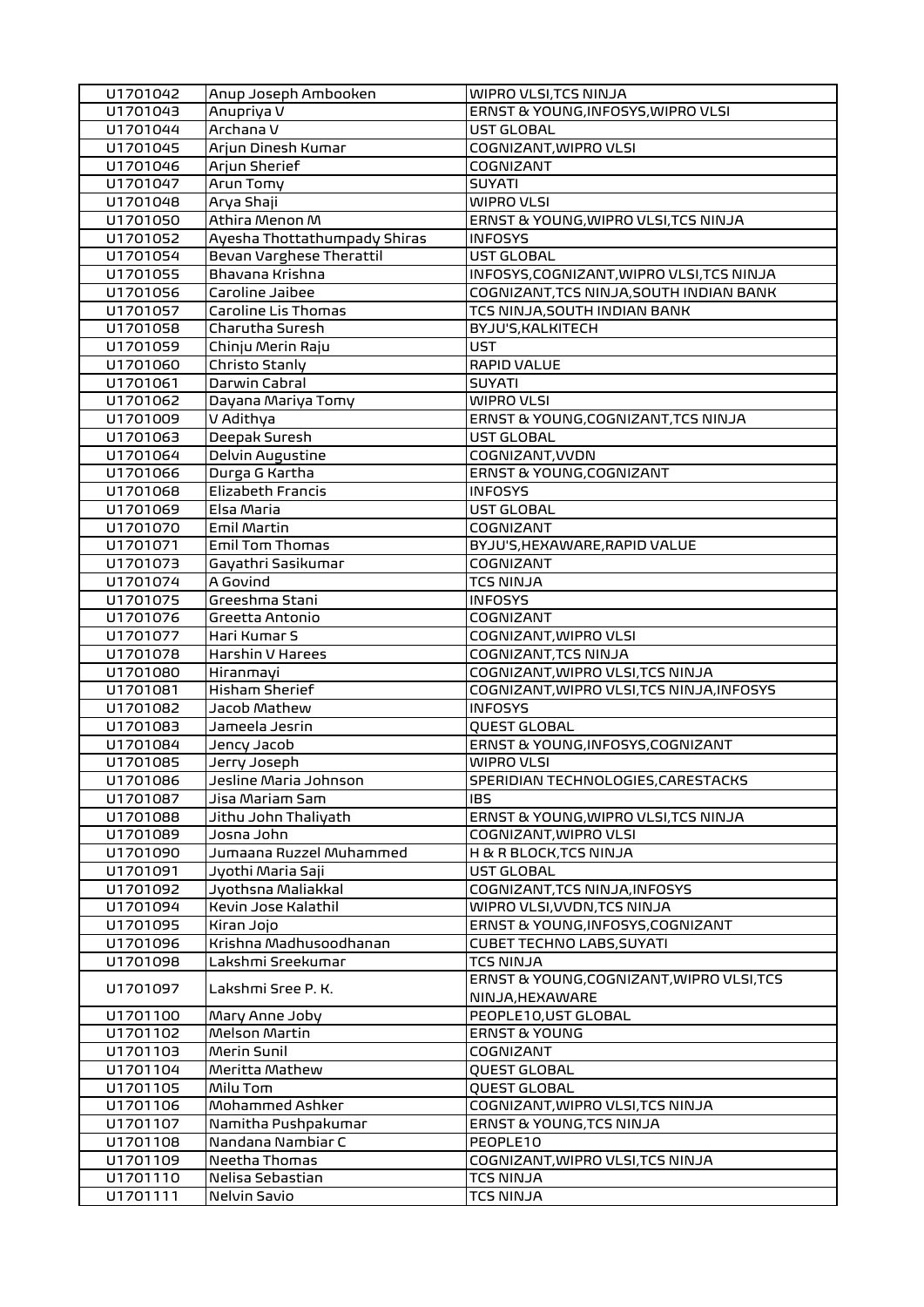| U1701112             | Nevin Tomy                                  | COGNIZANT                                                  |
|----------------------|---------------------------------------------|------------------------------------------------------------|
| U1701113             | Nitha Sagi                                  | ERNST & YOUNG, INFOSYS, COGNIZANT, WIPRO VLSI              |
| U1701114             | Nivetha KM                                  | <b>INFOSYS</b>                                             |
| U1701115             | Nivia Rose Manoj                            | <b>HEXAWARE</b>                                            |
| U1701117             | Noelle Ann Abraham                          | PEOPLE10                                                   |
| U1701119             | Prithvi Prasad                              | QUEST GLOBAL, CERIUM SYSTEMS                               |
| U1701120             | Priya Benny                                 | COGNIZANT, TCS NINJA, INFOSYS                              |
| U1701123             | Rahul S Peter                               | <b>INFOSYS</b>                                             |
| U1701124             | Renu Sebastian                              | UST GLOBAL                                                 |
| U1701125             | Rinu Roy                                    | COGNIZANT                                                  |
| U1701126             | Riya Dominic                                | UST GLOBAL                                                 |
| U1701127             | Riya Mary Joseph                            | COGNIZANT, TCS DIGITAL                                     |
| U1701128             | Robin Cr                                    | WIPRO VLSI, GADGEON, INFOSYS                               |
| U1701129             | Rohan Mathew George                         | <b>WIPRO VLSI</b>                                          |
| U1701132             | Rosanna Jose                                | <b>UST</b>                                                 |
| U1701133             | Rose Maria Joy                              | INFOSYS, COGNIZANT                                         |
| U1701134             | Rubin Joseph Martin                         | <b>TCS NINJA</b>                                           |
| U1701135             | Sandra Narayan                              | <b>IBM</b>                                                 |
| U1701136             | Sangeeth Surendran                          | <b>SUYATI, GES INFOTEK</b>                                 |
| U1701138             | Sanjay Ms                                   | <b>VELOCIS</b>                                             |
| U1701139             | Sarah Rose                                  | <b>INFOSYS, TCS NINJA</b>                                  |
| U1701141             | Shahna Medar Manzil                         | CERIUM SYSTEMS, TRAVANCORE ANALYTICS                       |
| U1701142             | Shaun Jacob Vs                              | PEOPLE10                                                   |
| U1701143             | Sheen Sara Abraham                          | <b>TCS NINJA</b>                                           |
| U1701144             | Sherin Sunil Jose                           | COGNIZANT, TCS NINJA                                       |
| U1701145             | Shikha Sudheer                              | <b>TCS NINJA</b>                                           |
| U1701146             | Shilpa S Manoj                              | ERNST & YOUNG, INFOSYS, WIPRO VLSI                         |
|                      |                                             | ERNST & YOUNG, HEXAWARE, H & R                             |
| U1701148             | Sidharth S                                  | BLOCK, INFOSYS, COGNIZANT, WIPRO VLSI, TCS                 |
|                      |                                             | <b>DIGITAL</b>                                             |
| U1701149             | Silpa Johns                                 | CLOUDIUM SOFTWARE PVT LTD                                  |
| U1701151             | Slaiman Munner Oolikara Muneer              | <b>INFOSYS</b>                                             |
| U1701152             | Smera S                                     | SUYATI, INFOSYS                                            |
|                      |                                             |                                                            |
| U1701153             | Sneha Jeromi                                | <b>INFOSYS</b>                                             |
| U1701154             | Sneha Joe                                   | ERNST & YOUNG, SOUTH INDIAN BANK                           |
| U1701155             | Snigdha Prakash                             | UST GLOBAL                                                 |
| U1701156             | Sona Thomas                                 | COGNIZANT, TCS NINJA                                       |
| U1701157             | Sonia Sabu                                  | COGNIZANT                                                  |
| U1701158             | Soumya M                                    | COGNIZANT, TCS NINJA, VI                                   |
| U1701159             | Sourav A K                                  | INFOSYS, COGNIZANT                                         |
| U1701160             | Sreelakshmi P                               | ERNST & YOUNG, WIPRO SW                                    |
|                      |                                             | ERNST & YOUNG, COGNIZANT, WIPRO VLSI, TCS                  |
| U1701161             | Srilakshmi M Pai                            | NINJA, INFOSYS                                             |
| U1701162             | Sruthi S                                    | H & R BLOCK, INFOSYS, COGNIZANT, TCS NINJA                 |
| U1701163             | Suhana M                                    | UST GLOBAL                                                 |
| U1701164             | Suveta Yadav                                | COGNIZANT, TCS NINJA                                       |
|                      |                                             | SPERIDIAN TECHNOLOGIES, BYJU'S, SOUTH INDIAN               |
| U1701166             | Swetha Shajee Dominic                       | <b>BANK</b>                                                |
| U1701167             | Tabassum Zakir                              | COGNIZANT                                                  |
| U1701168             | Tania Jos                                   | <b>IBM</b>                                                 |
| U1701169             | Tess Maria Varghese                         | WIPRO VLSI                                                 |
| U1701170             | Thejus Rajan                                | CERIUM SYSTEMS, TRAVANCORE ANALYTICS                       |
| U1701171             | <b>Tincy Maria Thomas</b>                   | CAPGEMINI, GUIDEHOUSE, SUYATI                              |
| U1701172             | Tom Savio                                   | COGNIZANT, TCS NINJA                                       |
| U1701173             | Tresa Maria Joseph                          | BYJU'S                                                     |
| U1701174             | Uchita Suresh                               | INFOSYS, COGNIZANT, WIPRO VLSI, TCS NINJA                  |
| U1701175             | Ujual Ravikumar                             | ERNST & YOUNG, COGNIZANT, TCS NINJA                        |
| U1701177             | V. S. Achuthan                              | <b>CUBET TECHNO LABS</b>                                   |
| U1701179             | Varsha Benny                                | INFOSYS, TCS NINJA                                         |
| U1701180<br>U1701182 | Varsha Ramdas<br>Vinla Rose Poruthur Vincen | INFOSYS, TCS NINJA, VVDN<br>COGNIZANT, WIPRO VLSI, INFOSYS |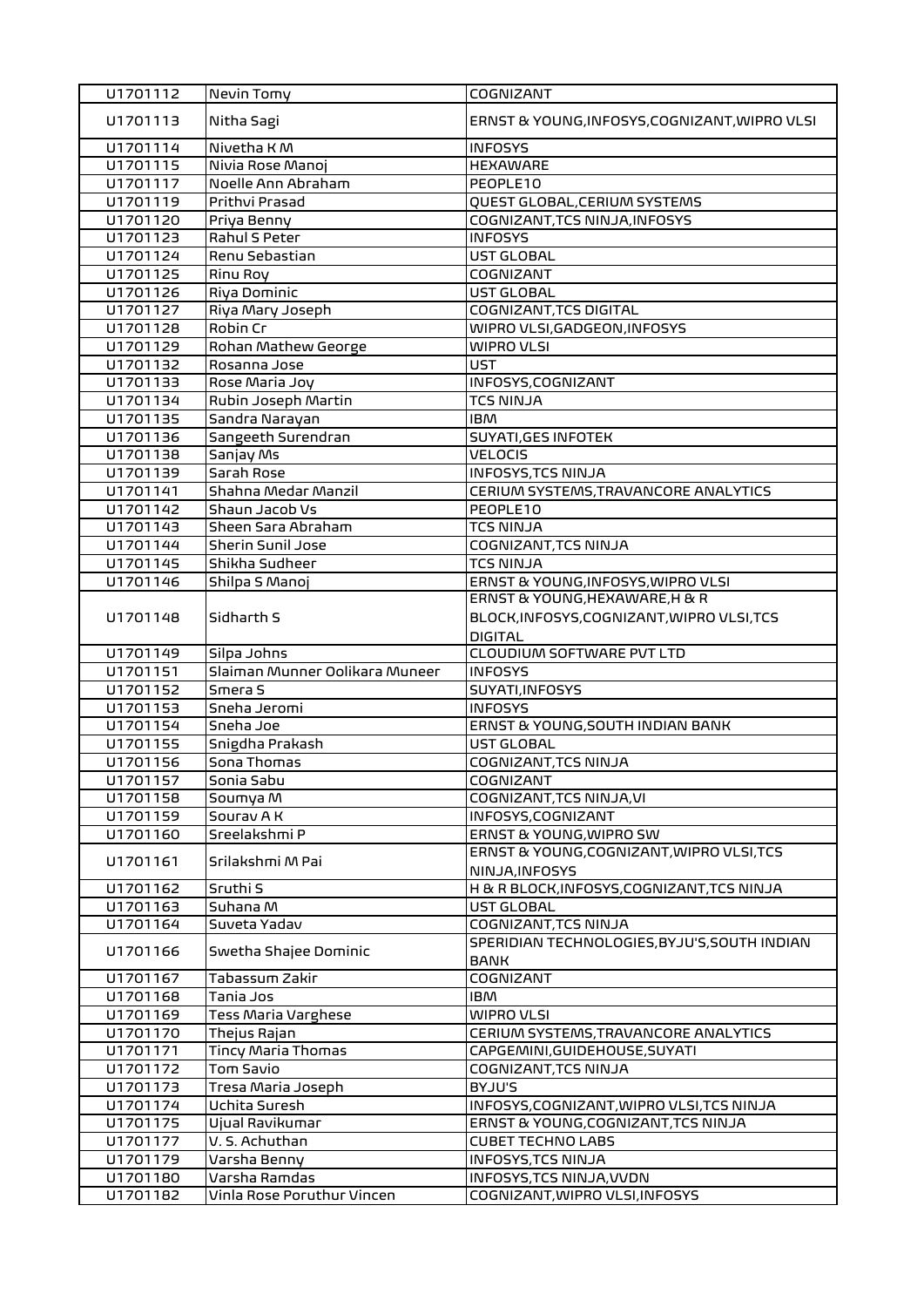| U1701183 | Vishal Menon                                    | <b>ERNST &amp; YOUNG</b>                                                            |  |  |  |
|----------|-------------------------------------------------|-------------------------------------------------------------------------------------|--|--|--|
| U1701184 | Vishal Varghese                                 | <b>TCS NINJA, VI</b>                                                                |  |  |  |
| U1701185 | Vishnu Vijay                                    | INFOSYS, COGNIZANT, KALKITECH, TCS NINJA                                            |  |  |  |
| U1701186 | Vismaya John Maliakal                           | <b>CAPGEMINI</b>                                                                    |  |  |  |
| U1701187 | Vismaya N S                                     | SUYATI,COGNIZANT                                                                    |  |  |  |
|          | <b>ELECTRICAL &amp; ELECTRONICS ENGINEERING</b> |                                                                                     |  |  |  |
| U1705003 | Abhinav A P                                     | <b>TCS NINJA</b>                                                                    |  |  |  |
| U1705005 | Afthab Zacker Hussain Sait                      | INFOSYS, COGNIZANT, KALKITECH, TCS NINJA                                            |  |  |  |
| U1705007 | Aleena George                                   | H & R BLOCK, COGNIZANT                                                              |  |  |  |
| U1705010 | Ananthu T Mani                                  | BERRYWORKS, TCS NINJA                                                               |  |  |  |
| U1705013 | Aravind B S                                     | INFOSYS, COGNIZANT                                                                  |  |  |  |
| U1705014 | Archana P                                       | UST GLOBAL, HITACHI ABB                                                             |  |  |  |
| U1705017 | Austin Origin                                   | <b>RAPIDVALUE</b>                                                                   |  |  |  |
| U1705019 | Edwin Mathew                                    | <b>GES INFOTEK</b>                                                                  |  |  |  |
| U1705020 | Eldho Babu                                      | CAMI. AI                                                                            |  |  |  |
| U1705021 | Elsa Poulose                                    | UST GLOBAL                                                                          |  |  |  |
| U1705022 | Elvina Raju                                     | <b>INFOSYS</b>                                                                      |  |  |  |
| U1705024 | Figi Jacob                                      | COGNIZANT                                                                           |  |  |  |
| U1705025 | <b>Geo Benedict</b>                             | COGNIZANT, TCS NINJA                                                                |  |  |  |
| U1705027 | George Thomas Mohan                             | <b>ERNST &amp; YOUNG</b>                                                            |  |  |  |
| U1705029 | Jeffin Mathew                                   | COGNIZANT                                                                           |  |  |  |
| U1705030 | Jidhin Poulose                                  | ERNST & YOUNG, COGNIZANT, WIPRO SW, TCS                                             |  |  |  |
|          |                                                 | NINJA, INFOSYS                                                                      |  |  |  |
| U1705031 | Jimmy Jain George                               | <b>INFOSYS</b>                                                                      |  |  |  |
| U1705032 | Joe Thomson K M                                 | UST GLOBAL                                                                          |  |  |  |
| U1705033 | Joel Johnson                                    | <b>BERRYWORKS</b>                                                                   |  |  |  |
| U1705034 | John Francis P                                  | PEOPLE10, UST GLOBAL, OLA ELECTRICS                                                 |  |  |  |
| U1705036 | Kiran Sara Thomas                               | <b>ERNST &amp; YOUNG</b>                                                            |  |  |  |
| U1705037 | Melbin Benny                                    | UST GLOBAL                                                                          |  |  |  |
| U1705038 | Muhammed Rishal Ka                              | INFOSYS, COGNIZANT                                                                  |  |  |  |
| U1705040 | Nejla Nesrin                                    | PEOPLE10, HITACHI ABB                                                               |  |  |  |
| U1705041 | Nikhil Joy                                      | PEOPLE10                                                                            |  |  |  |
| U1705016 | P Aswin Ayyappadas                              | <b>SOUTH INDIAN BANK</b>                                                            |  |  |  |
| U1705042 | Philomina Peter                                 | CLOUDIUM SOFTWARE PVT LTD                                                           |  |  |  |
| U1705043 | Raeesa Thasneem                                 | <b>CSS CORP</b>                                                                     |  |  |  |
| U1705044 | Rahul Cherian                                   | INFOSYS, COGNIZANT, WIPRO VLSI                                                      |  |  |  |
| U1705045 | Rajkrishnan M                                   | <b>CSS CORP</b>                                                                     |  |  |  |
| U1705046 | Rohith Joseph Mathew                            | PEOPLE10, BYJUS                                                                     |  |  |  |
| U1705049 | Sachin A J                                      | <b>CUBET TECHNO LABS, GES INFOTEK</b>                                               |  |  |  |
| U1705050 | Safwan Ali Noushad                              | <b>ERNST &amp; YOUNG</b>                                                            |  |  |  |
| U1705051 | Sangeeth Jacob Shaji                            | COGNIZANT                                                                           |  |  |  |
| U1705055 | Sreelakshmi M                                   | H & R BLOCK, COGNIZANT, TCS NINJA, INFOSYS                                          |  |  |  |
| U1705056 | Sreenath S                                      | <b>OEN</b>                                                                          |  |  |  |
| U1705057 | Sreya Sreevasan E.V                             | <b>ERNST &amp; YOUNG</b>                                                            |  |  |  |
| U1705058 | Sudarsana S Sunandhan                           | <b>INFOSYS</b>                                                                      |  |  |  |
| U1705060 | Swathy Hari                                     | <b>COGNIZANT</b>                                                                    |  |  |  |
| U1705062 | Vijay.N                                         | COGNIZANT, TCS NINJA                                                                |  |  |  |
| U1705063 | William V Shelly                                | UST GLOBAL                                                                          |  |  |  |
|          | <b>INFORMATION TECHNOLOGY</b>                   |                                                                                     |  |  |  |
| U1704001 | A J Vani                                        | TRAVANCORE ANALYTICS, ACCENTURE                                                     |  |  |  |
| U1704006 | Akshay Kumar A                                  | WIPRO SW                                                                            |  |  |  |
| U1704007 | Alan Francis Cheeramvelil                       | UST GLOBAL                                                                          |  |  |  |
| U1704009 | Amritha S Menon                                 | TCS NINJA, COGNIZANT, BIG BINARY, UST                                               |  |  |  |
| U1704013 | Anna Kallivayalil                               | ERNST & YOUNG, COGNIZANT, WIPRO SW, TCS<br>NINJA, COGNIZANT CYBER SECURITY, INFOSYS |  |  |  |
| U1704014 | Anns Maria Santo                                | UST GLOBAL                                                                          |  |  |  |
| U1704015 | Archith Sarma                                   | WIPRO SW, COGNIZANT CYBER SECURITY                                                  |  |  |  |
| U1704016 | Arjun Aloshious                                 | PEOPLE10                                                                            |  |  |  |
| U1704035 | <b>CJJoel</b>                                   | WIPRO SW, BIG BINARY                                                                |  |  |  |
| U1704028 | C S Harishma                                    | <b>AMAZON</b>                                                                       |  |  |  |
| U1704018 | Dane Thomas                                     | RAPIDVALUE                                                                          |  |  |  |
| U1704019 | Devika Anilkumar                                | UST GLOBAL                                                                          |  |  |  |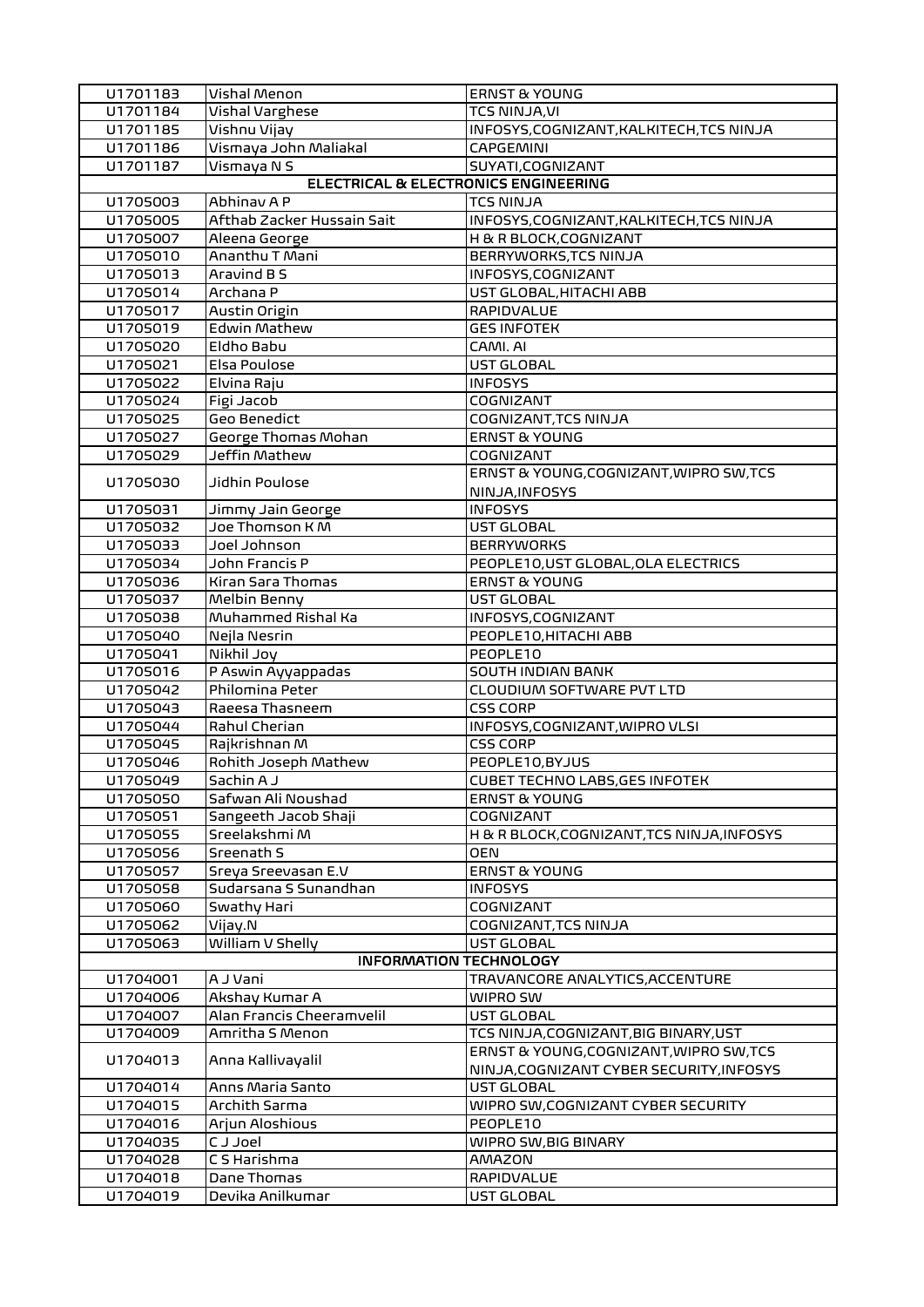| U1704020 | Devika MB                     | <b>TCS NINJA</b>                              |
|----------|-------------------------------|-----------------------------------------------|
| U1704022 | Diviya John                   | <b>WIPRO SW, ACCENTURE</b>                    |
| U1704023 | Don Kadavumkal Sunny          | RUBYSEVEN STUDIOS                             |
| U1704024 | Eileen Mariam Ninan           | <b>BIG BINARY</b>                             |
| U1704026 | Febin Micheal Antony          | WIPRO SW                                      |
| U1704027 | Femy Rose Paul                | SUYATI, IBS                                   |
| U1704032 | Ignatious Pauly               | ERNST & YOUNG, COGNIZANT, INFOSYS             |
| U1704033 | Jess Noby                     | <b>BIG BINARY</b>                             |
|          |                               | INFOSYS, WIPRO SW, TCS NINJA, COGNIZANT CYBER |
| U1704036 | Joseph Jojy Chirayath         | <b>SECURITY, BIG BINARY</b>                   |
|          | Malavika R                    |                                               |
| U1704037 |                               | MINDTREE, SUYATI                              |
| U1704040 | Megha Manuel                  | ERNST & YOUNG, WIPRO SW                       |
| U1704041 | Nelson Shoby                  | <b>BIG BINARY, QBURST</b>                     |
| U1704042 | Nighil Sabu                   | COGNIZANT                                     |
| U1704043 | Nikhil Paul Francis           | <b>REDBLACK</b>                               |
| U1704044 | Nikitha Maria James           | <b>ERNST &amp; YOUNG</b>                      |
| U1704045 | Nived K B                     | <b>UST</b>                                    |
| U1704046 | Pavithra Madhu                | ERNST & YOUNG, HEXAWARE, WIPRO SW, TCS NINJA  |
| U1704048 | Rahul R                       | <b>SOUTH INDIAN BANK</b>                      |
| U1704050 | Riya John                     | <b>ACCENTURE</b>                              |
| U1704051 | Robin Jose Purakkat           | <b>ACCENTURE</b>                              |
| U1704052 | Ross Joshy                    | WIPRO SW                                      |
| U1704064 | S Varun                       | ERNST & YOUNG, INFOSYS, COGNIZANT, BIG BINARY |
| U1704053 | Sanal Varma S                 | INFOSYS, WIPRO SW, TCS NINJA, BIG BINARY      |
| U1704054 | Sandra Marya                  | UST GLOBAL                                    |
| U1704056 | Shehnaz Abdul Salam           | INFOSYS, WIPRO SW, TCS NINJA                  |
| U1704058 | Sneha Poulose K               | <b>RAPID VALUE</b>                            |
| U1704059 | Suzana Isaac                  | CAMI.AI, INFOSYS, EXPERION TECHNOLOGIES       |
| U1704060 | Swathi Ramesh                 | <b>ERNST &amp; YOUNG</b>                      |
| U1704061 | Thejus Paul                   | WIPRO SW, BIG BINARY                          |
| U1704062 | Thundiparambil Antony Clinton | <b>VALEROM</b>                                |
| U1704063 | Vanessa Celine Gomes          | ERNST & YOUNG, WIPRO SW                       |
|          | <b>MECHANICAL ENGINEERING</b> |                                               |
| U1706002 | Aashish Chazhoor              | COGNIZANT, TCS NINJA                          |
| U1706005 | Adithya Aravind               | <b>AAPL CONSULTANTS</b>                       |
| U1706006 | Adithya Jayadas               | <b>COGNIZANT</b>                              |
|          | Akshay Krishnan               | INFOSYS, ROBERT BOSCH                         |
| U1706013 |                               |                                               |
| U1706017 | Alan Mathew Johny             | SPERIDIAN TECHNOLOGIES, CARESTACKS            |
| U1706020 | Anson Joy                     | KSB MILS CONTROL, SOUTH INDIAN BANK           |
| U1706021 | Aravind P Madhu               | COGNIZANT, SOUTH INDIAN BANK                  |
| U1706023 | Ashik Faizal                  | QUEST GLOBAL                                  |
| U1706025 | Astle Cheriyan                | INFOSYS, WIPRO SW, TCS NINJA                  |
| U1706031 | Benjamin George Modayil       | <b>TCS NINJA</b>                              |
| U1706012 | C Akhil Balu                  | COGNIZANT                                     |
| U1706032 | Celwin John                   | CAMERON                                       |
| U1706034 | Christo J Kakkassery          | <b>ACCENTURE</b>                              |
| U1706037 | Daryl V John                  | COGNIZANT, TCS NINJA                          |
| U1706038 | Delvin David                  | <b>INFOSYS</b>                                |
| U1706047 | Gokuldas V R                  | SOUTH INDIAN BANK,CSS CORP                    |
| U1706050 | Harikrishnan V                | COGNIZANT                                     |
| U1706053 | Jees Joseph                   | <b>SOUTH INDIAN BANK</b>                      |
| U1706054 | Jerin P Raju                  | HETTICH, QUEST GLOBAL                         |
| U1706055 | Jithin John George            | <b>TCS NINJA</b>                              |
| U1706057 | Jobin Francis                 | COGNIZANT                                     |
| U1706060 | Joel John                     | WIPRO SW, INFOSYS                             |
| U1706061 | Joel Jose                     | <b>ACCENTURE</b>                              |
| U1706062 | John Manuel C                 | AAPL CONSULTANTS                              |
| U1706063 | John S. Chundattu             | INFOSYS, COGNIZANT                            |
| U1706066 | Jos Shibu Thekekara           | COGNIZANT, TCS NINJA                          |
| U1706072 | Jude Joseph George            | MAZAGON DOCK SHIPBUILDERS LTD                 |
|          |                               |                                               |